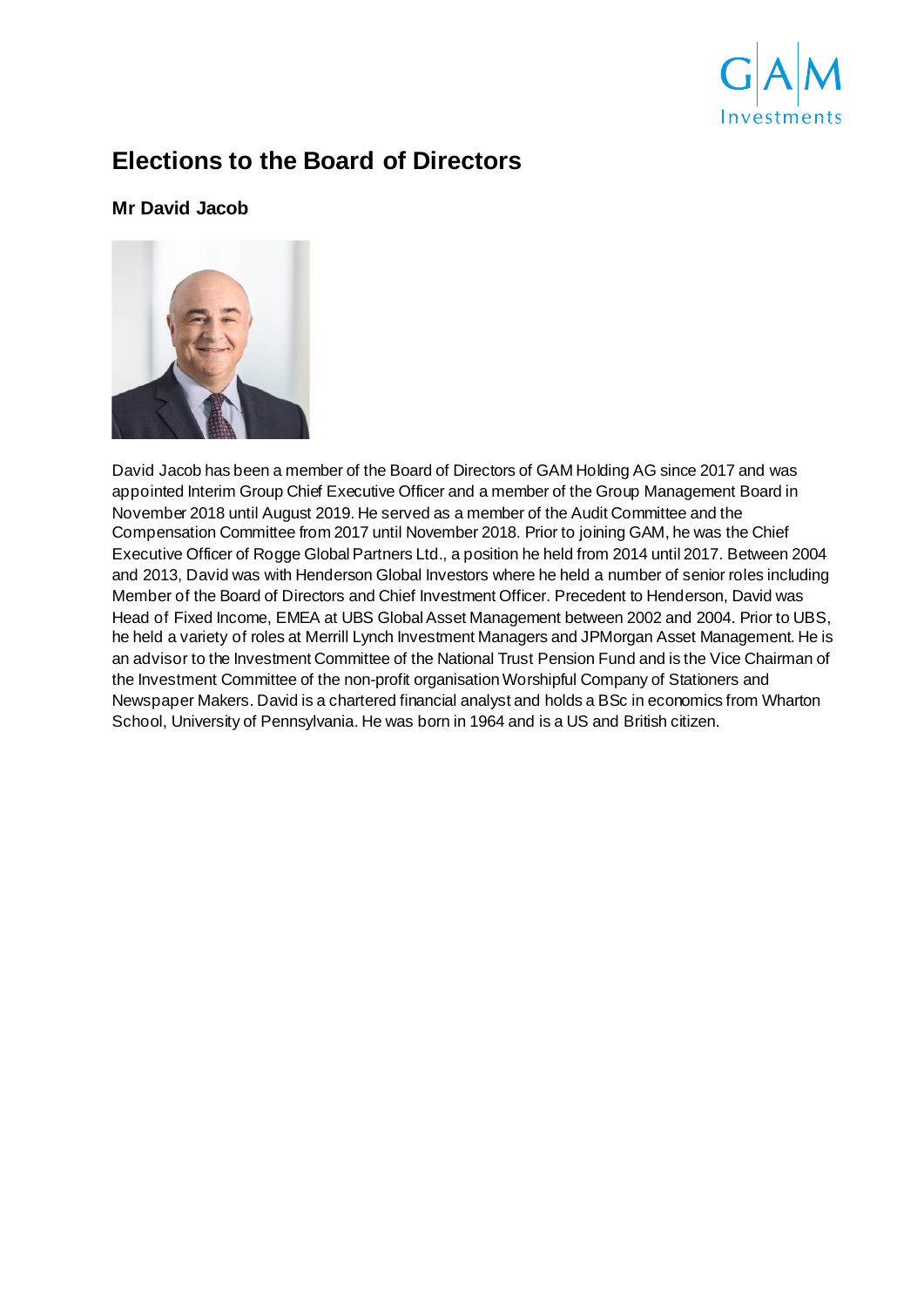## **Ms Katia Coudray**



Katia Coudray has been a member of the Board of Directors of GAM Holding AG since May 2019. She serves as a member of the Compensation Committee and Audit Committee (both since May 2019). Katia is currently the CEO of Asteria Investment Managers Management and was formerly the CEO of Syz Asset Management, a position she held from 2015 to 2018. Prior to that, she was Head of Investment and Head of Product Development at Syz Group. Before joining Syz in 2011, Katia was Head of Multi-Management and Innovation Platform at Union Bancaire Privée (UBP) for 10 years. From 1998 to 2001 she was Lead Equity Fund Manager as well as Head of the Fund Division at Banque Edouard Constant SA. Katia holds a BA in economics, finance and accounting from the School of Management in Fribourg, Switzerland, and is a Certified International Investment Analyst holder (CIIA). She was born in 1969 and is a Swiss citizen.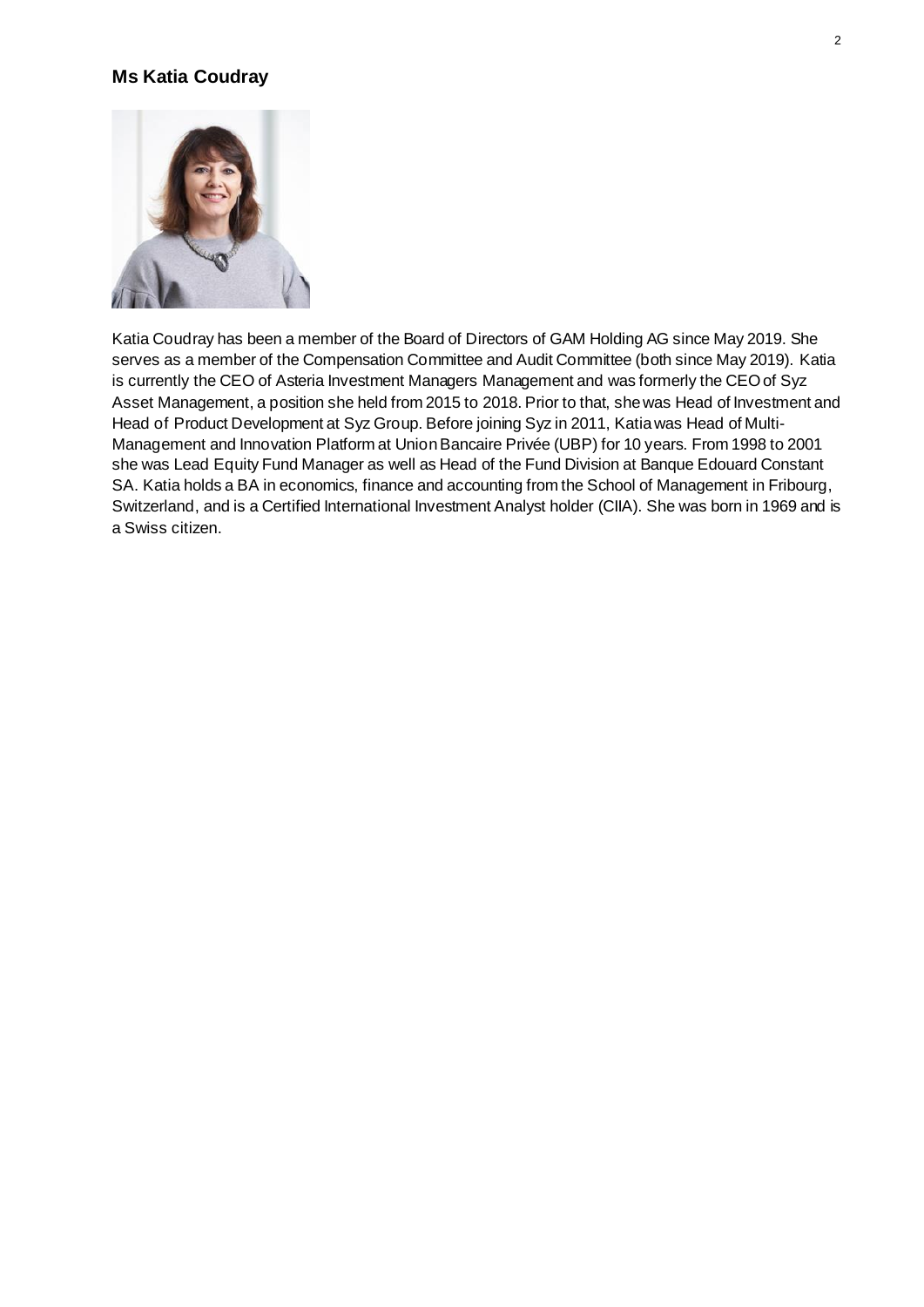#### **Ms Jacqui Irvine**



Jacqui Irvine has been a member of the Board of Directors of GAM Holding AG since May 2019. She serves as a member of the Risk Committee and the Governance and Nomination Committee (both since May 2019). Jacqui is the former Group General Counsel and Company Secretary of Janus Henderson Group plc. Before the merger of Janus Capital Group and Henderson Group in 2017 she was General Counsel and Company Secretary at Henderson Group plc. Prior to that, she was Head of Legal at Henderson Global Investors between 2009 and 2011, having joined the company in 1996 and qualifying as a solicitor in 2000. Jacqui holds a BA in Law and Psychology from the University of the Witwatersrand in Johannesburg, South Africa as well as a Postgraduate Diploma in Law from the University of the West of England in Bristol, UK, and a Postgraduate Diploma in Legal Practice from the College of Law in London, UK. She was born in 1972 and is a UK citizen.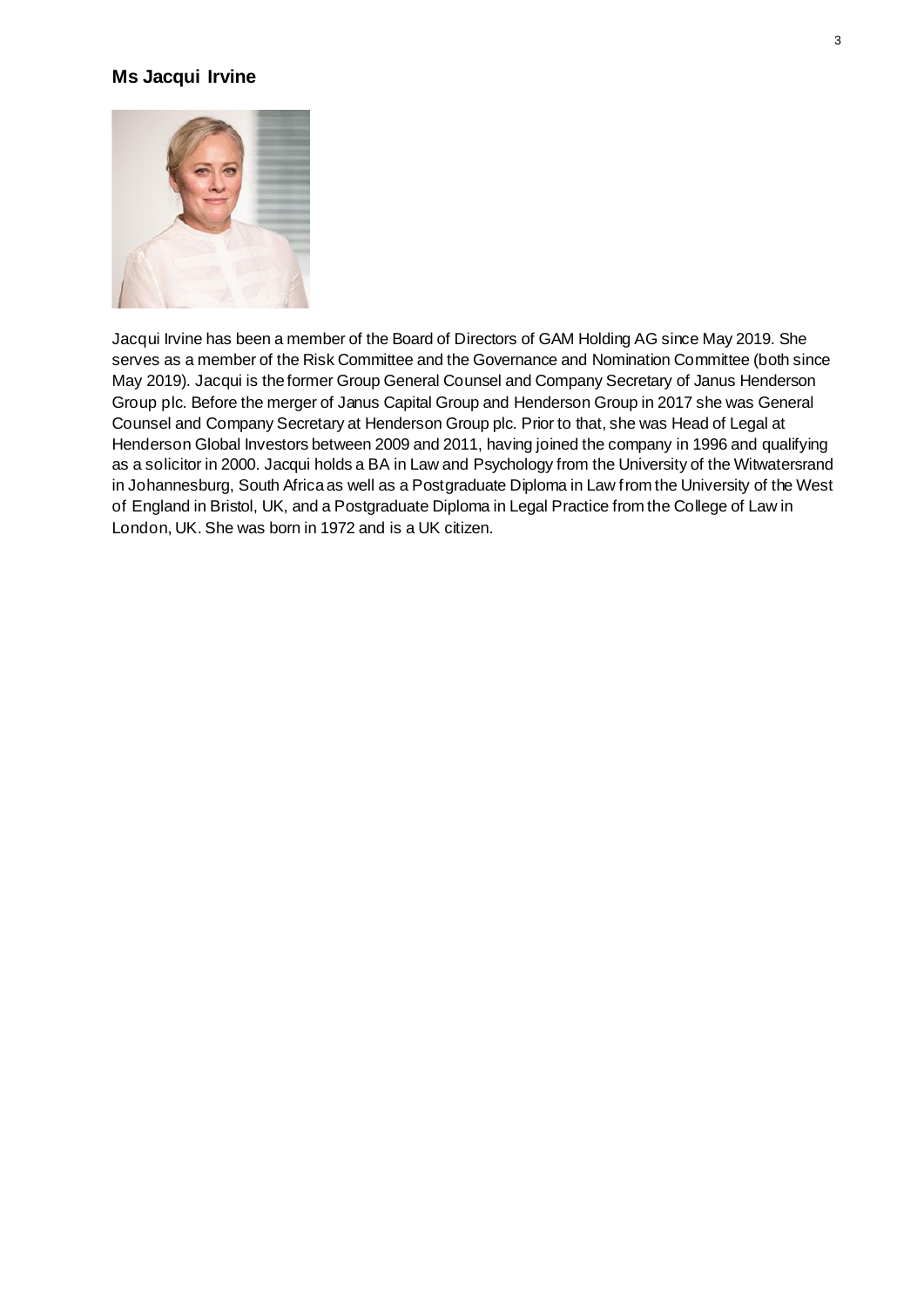#### **Ms Monika Machon**



Monika Machon has been a member of the Board of Directors of GAM Holding AG since May 2019 and has since been Chair of the Risk Committee and a member of the Audit Committee. Monika was formerly a Senior Vice President at AIG (2009 to 2016), serving as Treasurer (2013 to 2016) and Chief Investment Officer/Global Head of Asset Management (2009 to 2013). Monika joined AIG from Barclays Capital in 1998, and held various investment roles, including CEO (2005 to 2008) and Chair (2008 to 2010) at AIG Investments Europe Limited. She holds a BSBA (Management) from Rockhurst College, as well as an MBA (Finance) and a Juris Doctor from Indiana University. Monika is a CFA Charterholder. She was born in 1960 and is a German and UK citizen.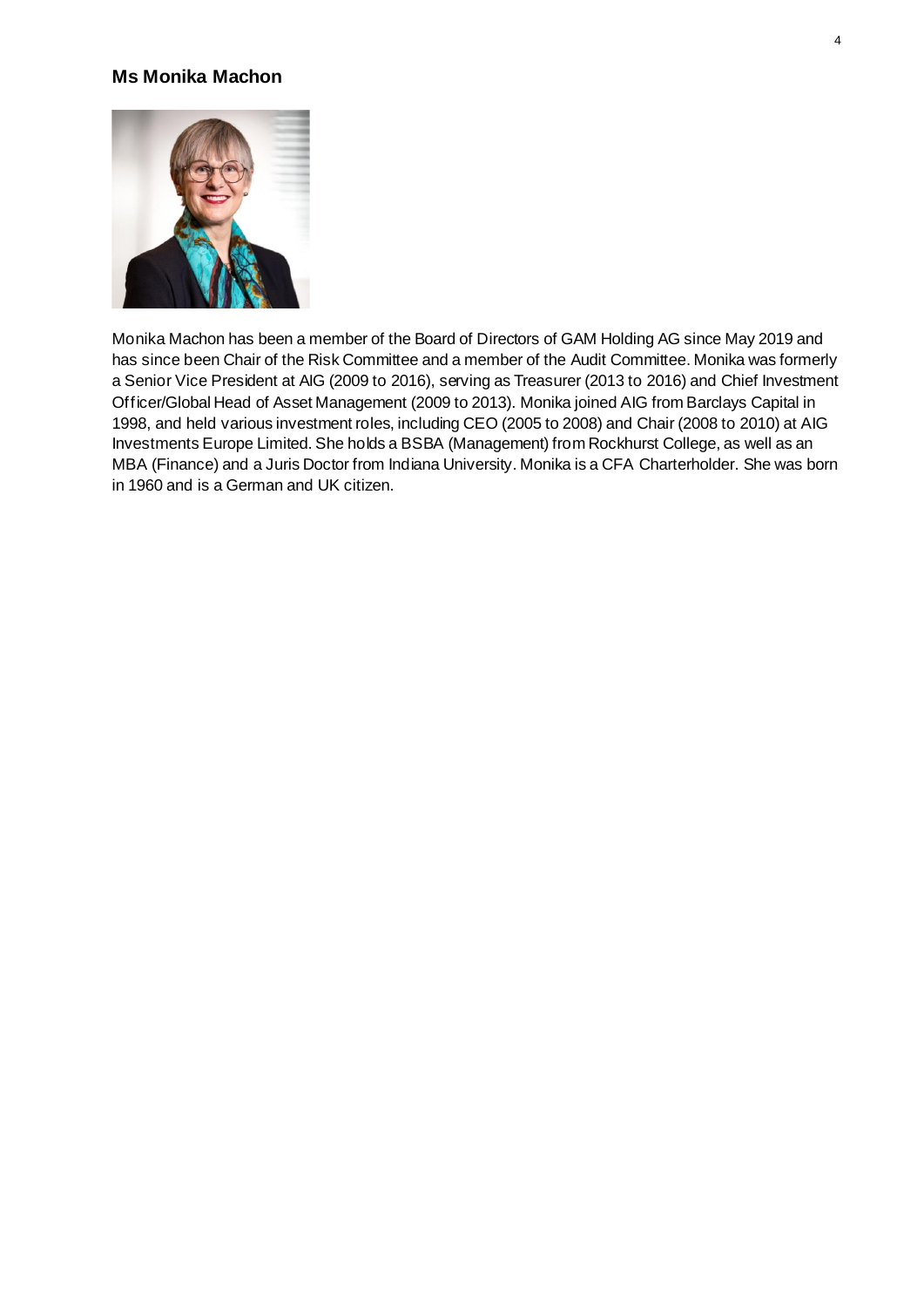#### **Mr Benjamin Meuli**



Benjamin Meuli has been a member of the Board of Directors of GAM Holding AG since 2016. He previously served as a member of the Risk Committee, Compensation Committee and Audit Committee, the latter being under his chair from May 2017 to September 2020.Benjamin is an Executive Board Member and the Chief Financial Officer of Convex Group Ltd. Prior to that, he was the Chief Investment Officer at XL Group, a position he held from 2015 to 2016. Between 2009 and 2015, he was Chief Financial Officer and Member of the Group Executive Committee and the Board of Directors of Catlin Group Ltd., where he was also responsible for the company's investment portfolio. Benjamin was the Chief Investment Officer and a member of the Executive Board at Swiss Re between 2004 and 2008. Prior to joining Swiss Re, he was a managing director at Morgan Stanley with responsibility for coverage of large multinational insurance groups with a particular focus on asset and liability management. He started his career at JPMorgan, where he spent 20 years in a variety of roles, mostly in capital markets and investment banking. Benjamin holds an MA in politics, philosophy and economics from Worcester College, Oxford, and an MSc in agricultural economics from Oxford University. He was born in 1956 and is a Swiss and British citizen.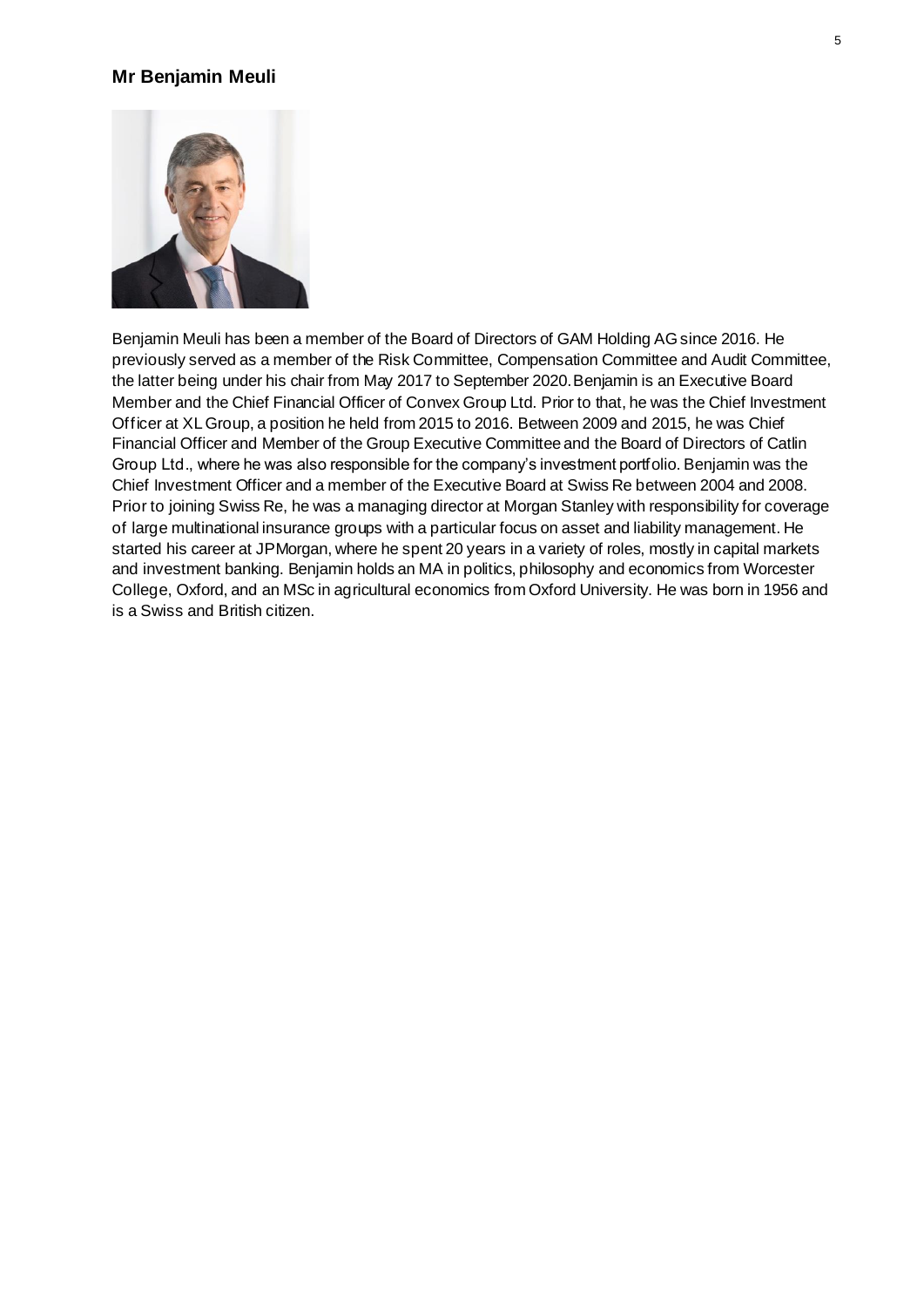#### **Ms Nancy Mistretta**



Nancy Mistretta has been a member of the Board of Directors of GAM Holding AG since 2016. She serves as a member of the Governance and Nomination Committee and the Compensation Committee (both since 2016), the latter being under her chair since 2017. Nancy is a former partner of Russell Reynolds Associates, an executive search firm, where she worked from 2005 until 2009. Prior to joining Russell Reynolds, Nancy was with JPMorgan Chase and its heritage institutions for 29 years and served as a managing director in investment banking from 1991 to 2005. Nancy is a director of Scotts Miracle-Gro, where she currently chairs the Audit Committee and is a member of the Finance Committee. She is also a director of the North American Holding Company of HSBC, where she chairs the Nomination and Governance Committee and serves as a member of the Audit Committee and the Risk Committee. Nancy holds a BA in psychology from Smith College. She was born in 1954 and is a US citizen.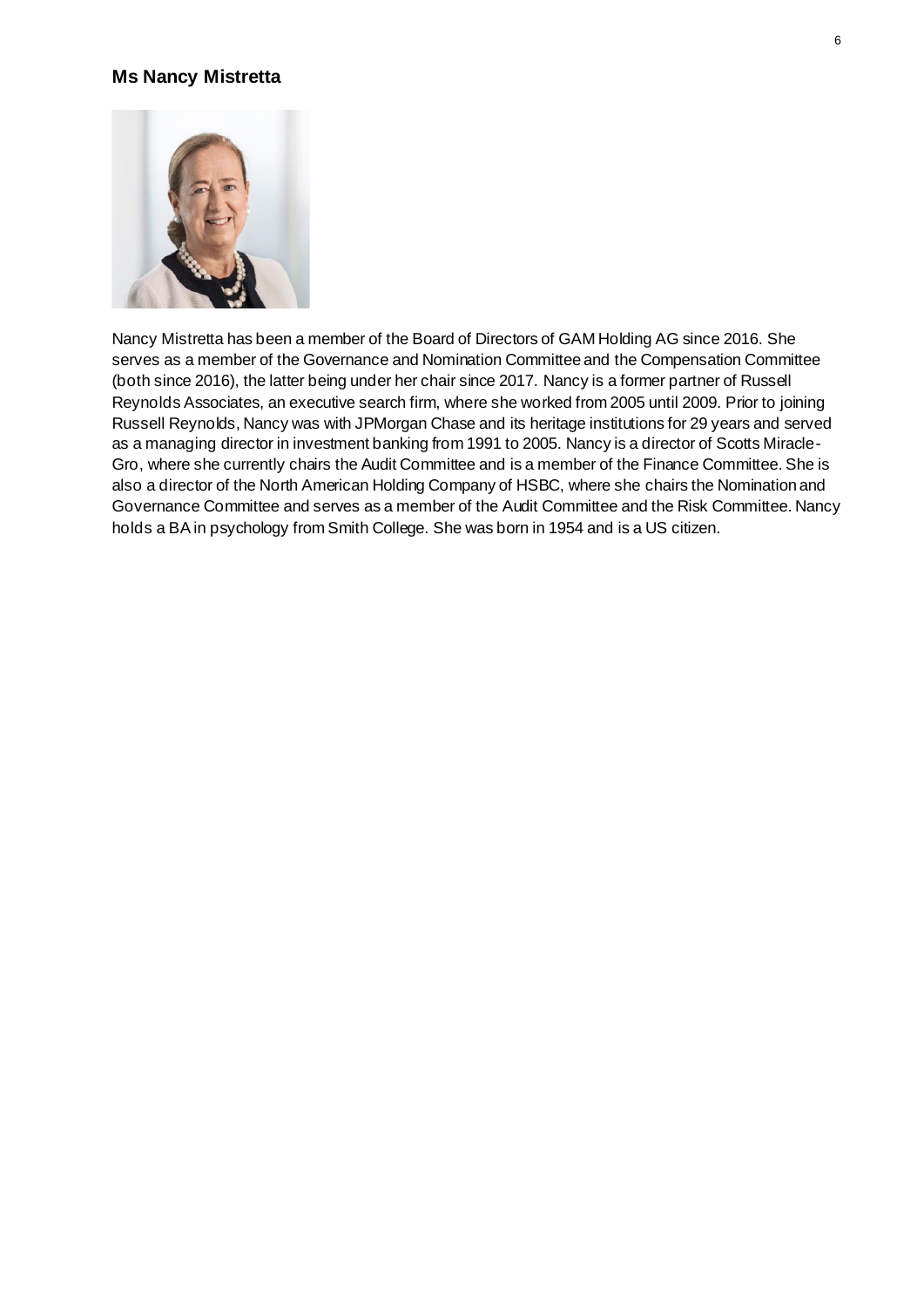## **Mr Thomas Schneider**



Thomas Schneider has been a member of the Board of Directors of GAM Holding AG since 2020. He serves as a member of the Risk Committee and Audit Committee since April 2020, the latter being under his chair since September 2020.Thomas is currently Chairman of the Board of Directors of the listed Swiss bank Basellandschaftliche Kantonalbank (since April 2018). From 2014 to 2018, he was a managing director at Credit Suisse and held various positions such as Head of Internal Audit for Credit Suisse (Switzerland) AG as well as Chief Auditor for the International Wealth Management division. Prior to that, he spent 27 years at Ernst & Young as a partner in various roles and worked for a number of Swiss and financial services companies, including asset management institutions. Thomas is a Certified Swiss Accountant and holds an MSc in business administration. He was born in 1964 and is a Swiss citizen.